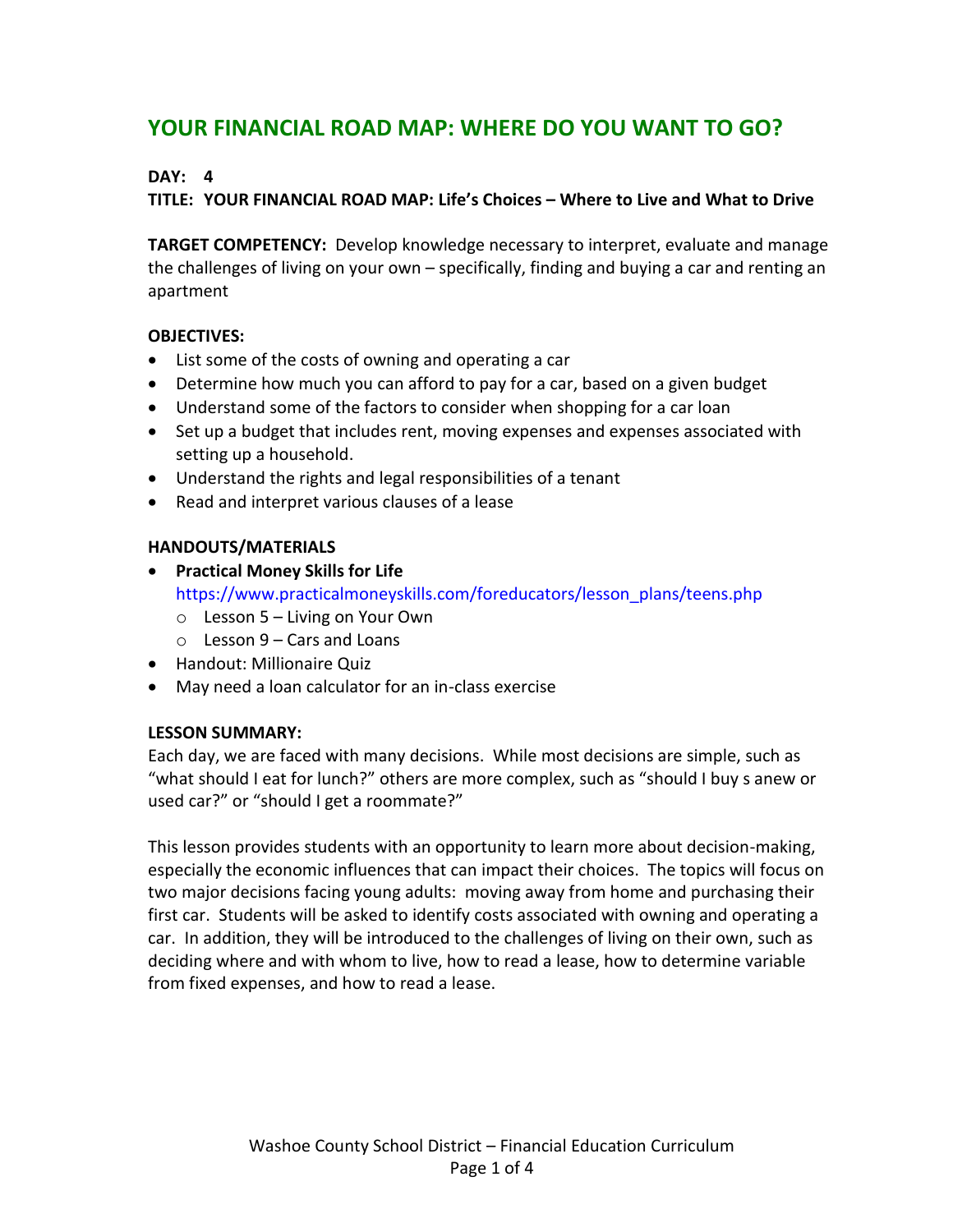# **LESSON OUTLINE:**

| <b>MINUTES</b> | <b>CONTENT</b>                                                                                                                                                                                                                                                                                                                                                                                                                                                                                                                                                                                                                                                                                                                                                                                                                                                                                                             |
|----------------|----------------------------------------------------------------------------------------------------------------------------------------------------------------------------------------------------------------------------------------------------------------------------------------------------------------------------------------------------------------------------------------------------------------------------------------------------------------------------------------------------------------------------------------------------------------------------------------------------------------------------------------------------------------------------------------------------------------------------------------------------------------------------------------------------------------------------------------------------------------------------------------------------------------------------|
| 10             | <b>Millionaire Quiz</b>                                                                                                                                                                                                                                                                                                                                                                                                                                                                                                                                                                                                                                                                                                                                                                                                                                                                                                    |
|                | Who want to be a millionaire? Have students raise their hands. Who<br>doesn't, right?! Today's lesson is about making thoughtful choices about<br>preparing to live on your own. Making wise decisions early in your financial<br>life can set a path of economic self-sufficiency and security in your later life.<br>Conversely, decisions you make now (or don't make) can have ramifications<br>long after they occurred. Let's take the quiz about millionaires you might be<br>surprised by the answers.<br>Place True and False signs on opposite sides of the classroom. Ask each<br>question on the Millionaire Quiz and ask students to move to the answer<br>they think is correct. Ask a volunteer or two from why they chose their<br>answers, and then provide the correct answer. When you completed the list,<br>students can return to their seats. Ask them if what surprised them about<br>the answers. |
| 20             | <b>Owning A Car</b>                                                                                                                                                                                                                                                                                                                                                                                                                                                                                                                                                                                                                                                                                                                                                                                                                                                                                                        |
|                | Follow Practical Money Skills - Lesson 9 for this topic. Teachers Guide,<br>PowerPoint Slides, and handouts are available at:<br>https://www.practicalmoneyskills.com/foreducators/lesson_plans/teens.php<br>Discuss the following key elements of car ownership:<br>Costs of Owning and Operating A Car<br>Determining How Much You Can Afford<br>$\bullet$<br>Shopping for A Car<br>$\bullet$<br><b>Warranties and Service Contracts</b><br>Shopping for A Loan<br>insurance<br>Activity: Break into to groups of 2 or 3 and complete the How Much Would<br>You Spend worksheet. There are two different scenarios; provide half the<br>groups with Rose's scenario and the other half with Manuel's. Ask for<br>volunteers to report out their results. (Students may need access to a loan                                                                                                                             |
|                | calculator to complete this exercise. You may want to assign this as                                                                                                                                                                                                                                                                                                                                                                                                                                                                                                                                                                                                                                                                                                                                                                                                                                                       |
|                | homework to enable students to easily access the internet).                                                                                                                                                                                                                                                                                                                                                                                                                                                                                                                                                                                                                                                                                                                                                                                                                                                                |
| 20             | <b>Moving Out!</b>                                                                                                                                                                                                                                                                                                                                                                                                                                                                                                                                                                                                                                                                                                                                                                                                                                                                                                         |
|                | Follow Practical Money Skills - Lesson 4 for this topic. Teachers Guide,                                                                                                                                                                                                                                                                                                                                                                                                                                                                                                                                                                                                                                                                                                                                                                                                                                                   |

Washoe County School District – Financial Education Curriculum Page 2 of 4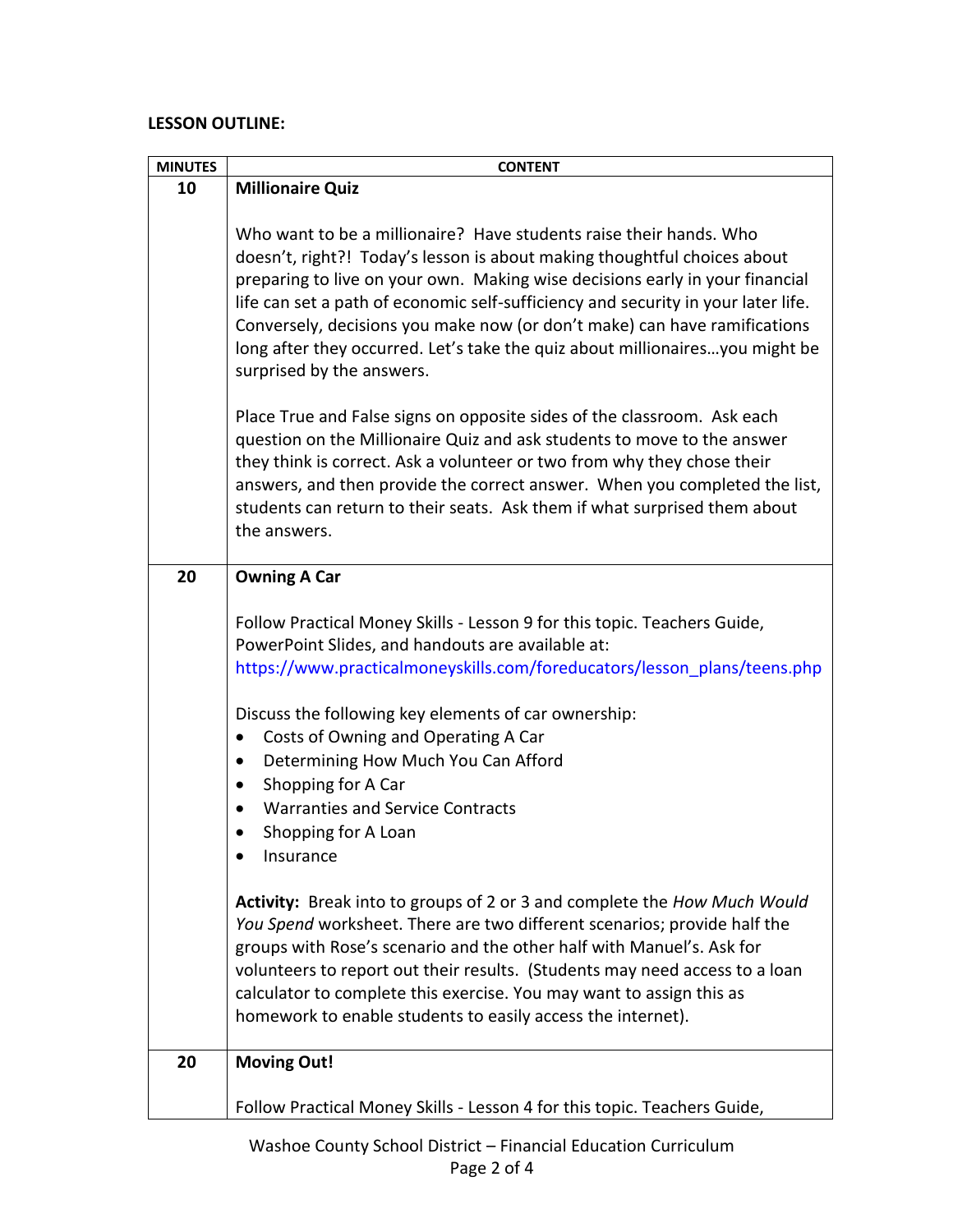|   | PowerPoint Slides, and handouts are available at:                                  |
|---|------------------------------------------------------------------------------------|
|   | https://www.practicalmoneyskills.com/foreducators/lesson_plans/teens.php           |
|   |                                                                                    |
|   | Discuss the following issues of living on your own:                                |
|   | The Costs of Living on Your Own                                                    |
|   | The Costs of Moving<br>$\bullet$                                                   |
|   | Pros And Cons of Having A Roommate<br>$\bullet$                                    |
|   | Reviewing a Lease/Rental Agreement<br>$\bullet$                                    |
|   |                                                                                    |
|   | Activity: Break into to groups of 2 or 3 and complete the Would You Sign           |
|   | This Lease worksheet. There are two different examples (a lease and a rental       |
|   | agreement). Distribute the worksheets evenly. When student groups have             |
|   | completed the worksheets, review the answers together as a class.                  |
|   |                                                                                    |
| 5 | <b>Assessment</b>                                                                  |
|   | Answer True or False to these statements:                                          |
|   | Most uses cars sold by a private parties have a one-year warranty.<br>$\bullet$    |
|   | A service contract is designed to avoid costly repairs as a car or truck gets<br>٠ |
|   | older.                                                                             |
|   | A security deposit refers to money held to cover possible damages in an<br>٠       |
|   | apartment.                                                                         |
|   | An electric bill is commonly considered a fixed living expense<br>$\bullet$        |
|   | A lease is designed to protect the rights of both a tenant and a landlord.         |
|   |                                                                                    |

### **HOMEWORK:**

Read pages 59-64 of the NEFE Student Guide to prepare for the Financial Services lesson.

## **ADDITIONAL RESOURCES:**

### **Practical Money Skills for Life**

https://www.practicalmoneyskills.com/foreducators/lesson\_plans/teens.php Draw material from Lesson 5 – Living on Your Own, and Lesson 9 – Cars and Loans

## **Money Guide for Teens**

**Car Costs**

### http://moneytalks4teens.ucdavis.edu/newsltr\_car\_costs.pdf

This 10-page handout highlights the key issues involved in buying a car, such as determining what you want and what you can afford, securing a loan and insurance, and understanding warranties.

> Washoe County School District – Financial Education Curriculum Page 3 of 4